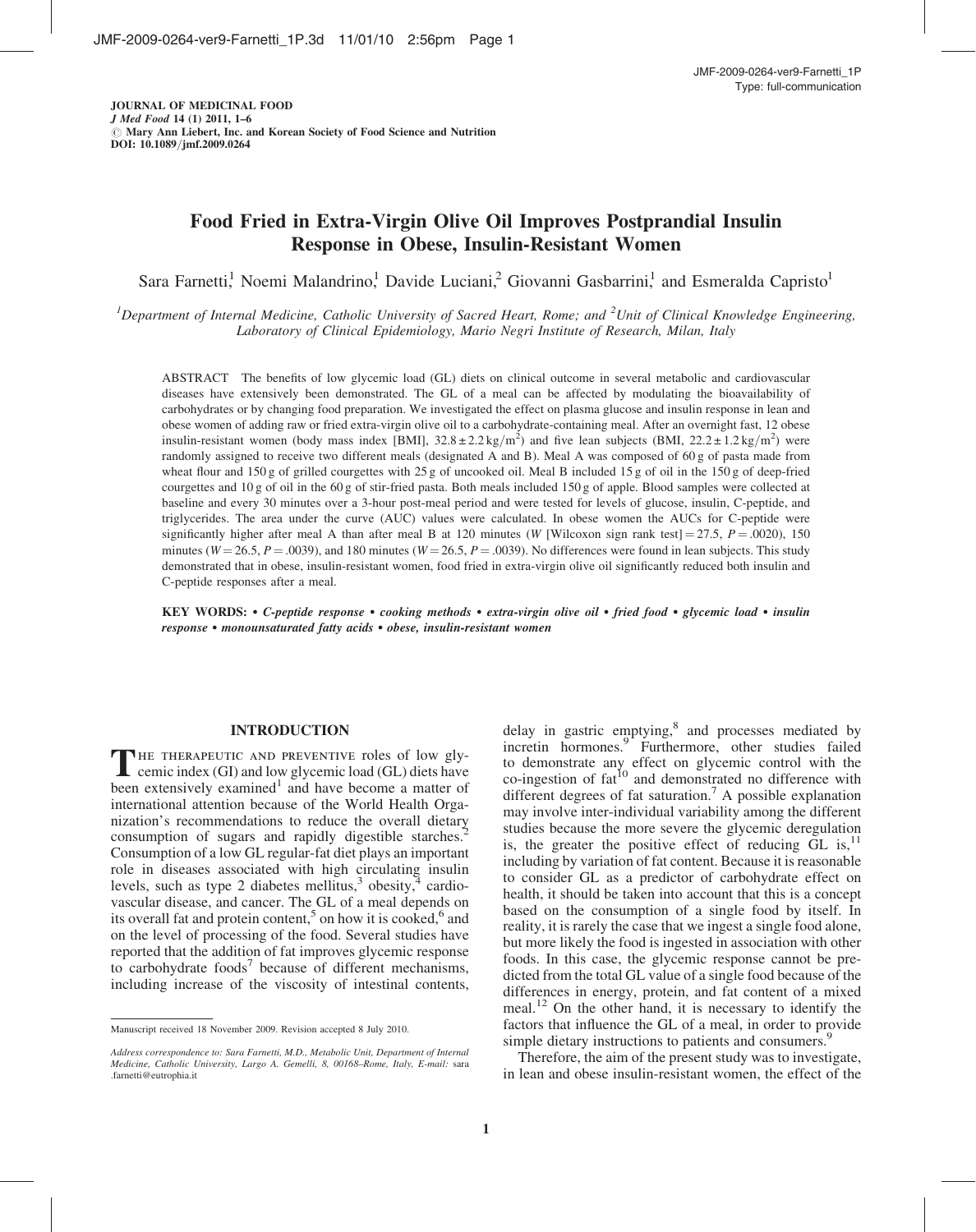#### 2 FARNETTI ET AL

addition to a carbohydrate-containing meal of either uncooked or fried extra-virgin olive oil on plasma glucose levels and insulin response.

## SUBJECTS AND METHODS

## Subjects

Out of a sample of 183 patients admitted to the outpatient Clinic of Metabolic Diseases at the Catholic University in Rome, Italy, between January 2007 and October 2008, 12 obese insulin-resistant nondiabetic women  $(41 \pm 4)$  years old, body mass index [BMI]  $32.8 \pm 2.2$  kg/m<sup>2</sup>) were enrolled in the study. A group of five healthy lean women  $(43 \pm 2 \text{ years old}, \text{BMI } 22.2 \pm 1.2 \text{ kg/m}^2)$  was recruited to participate in the study as control subjetcs.

Exclusion criteria were as follows: endocrine disorders, use of drugs that could influence data collection, liver or renal diseases, fever, pregnancy, high number of cigarettes smoked daily (more than 10), and intensive physical activity. All the subjects were evaluated in the follicular phase of the menstrual cycle and underwent a physical examination and laboratory analysis, including an oral glucose tolerance test, within 3 months of enrollment in the study to rule out diabetes mellitus. In particular, all the subjects enrolled had a glucose level at baseline of  $\langle 126 \text{ mg}/dL$  and at 120 minutes postload of  $\langle 200 \text{ mg/dL}$ .

All anthropometric measurements were done with the subjects in the fasting state. BMI was calculated as weight  $(in \, kg)/height \, (in \, m^2)$ . Body composition, *i.e.*, fat mass and fat-free mass, were assessed by dual-energy X-ray absorptiometry, using a whole-body densitometer (Lunar Prodigy Advance, GE Healthcare, Little Chalfont, UK) with Encore 2005 software.

The anthropometric characteristics, homeostasis model assessment of insulin resistance (HOMA-IR), and hematochemical parameters of the two groups are reported in  $T1$  Table 1.

#### Experimental design

The day before the testing day, subjects were asked to avoid any strenuous exercise and to eat a standardized dinner containing 60% carbohydrates, 25% fat, and 15% protein. Capillary blood samples for glucose, insulin, and C-peptide were collected at baseline and every 30 minutes over a 3-hour postprandial period. Blood samples were collected in an ice bath, immediately separated by centrifugation at  $4^{\circ}$ C, and stored at  $-80^{\circ}$ C until assay. Plasma glucose was measured by the glucose oxidase method (Beckman, Fullerton, CA, USA). Plasma insulin was assayed by microparticle enzyme immunoassay (Abbott, Pasadena, CA, USA) with a sensitivity of  $1 \mu U/mL$  and an intra-assay coefficient of variation of 6.6%. C-peptide was assayed by radioimmunoassay (MYRIA, Technogenetics, Milan, Italy); this assay has a minimal detectable concentration of  $17 \text{ pmol/L}$  and inter- and intra-assay coefficients of variation of 3.3–5.7% and 4.6–5.3%, respectively. HOMA-IR was calculated from fasting glucose and insulin

| TABLE 1. BASELINE ANTHROPOMETRIC, BODY COMPOSITION |
|----------------------------------------------------|
| VARIABLES, AND HEMATOCHEMICAL VALUES               |
| OF THE SUBJECTS EXAMINED                           |

|                                                                                                                                                                                                             | Obese subjects<br>$(n = 12)$                                                                                                                                                                         | Lean subjects<br>$(n=5)$                                                                                                                                                                |
|-------------------------------------------------------------------------------------------------------------------------------------------------------------------------------------------------------------|------------------------------------------------------------------------------------------------------------------------------------------------------------------------------------------------------|-----------------------------------------------------------------------------------------------------------------------------------------------------------------------------------------|
| Age (years)<br>Waist (cm)<br>BMI $(kg/m^2)$<br>Fat mass (%)<br>HOMA-IR<br>Uric acid $(mg/dL)$<br>Total cholesterol (mg/dL)<br>LDL-C $(mg/dL)$<br>$HDL-C$ (mg/dL)<br>$GPT$ (IU/L)<br>Triglycerides $(mg/dL)$ | $41 + 4$<br>$102 \pm 3*$<br>$32.8 \pm 2.2^*$<br>$32.0 \pm 3.9*$<br>$2.8 \pm 1.4*$<br>$4.25 \pm 0.60*$<br>$201 \pm 42$<br>$97.4 \pm 35.3$<br>$54.8 \pm 8.7*$<br>$24.3 \pm 13.5$<br>$106.6 \pm 33.6^*$ | $43 + 2$<br>$76 \pm 3$<br>$22.2 \pm 1.2$<br>$22.1 \pm 1.4$<br>$1.7 \pm 1.2$<br>$3.65 \pm 0.70$<br>$196 + 54$<br>$112.7 \pm 45.3$<br>$72.0 \pm 8.2$<br>$13.7 \pm 6.8$<br>$58.1 \pm 14.4$ |
| P-Cholinesterase $(IU/L)$                                                                                                                                                                                   | $7,173 \pm 1165$                                                                                                                                                                                     | $6,647 \pm 1283$                                                                                                                                                                        |

Data are are mean  $\pm$  SD values.

 $*P < .01$ .

BMI, body mass index; GPT, glutamic-pyruvic transaminase; HDL-C, highdensity lipoprotein-cholesterol; HOMA-IR, homeostasis model assessment of insulin resistance; LDL-C, low-density lipoprotein-cholesterol.

levels using the following equation: (insulin [in  $\mu$ U/mL] glycemia [in mmol/L])/22.5.

Capillary blood samples for other hematochemical parameters were also collected at baseline. Total cholesterol, triglycerides, and uric acid were determined by enzymatic-colorimetric methods. High-density lipoprotein (HDL)-cholesterol (HDL-C) was determined after selective precipitation of non-HDL fractions by dextran sulfatemagnesium chloride by an enzymatic-colorimetric method. Low-density lipoprotein-cholesterol (LDL-C) was calculated by the formula of Friedewald  $et$   $al.^{13}$  total cholesterol – (triglycerides  $/5$  + HDL-C) for triglycerides  $\langle 400 \text{ mg}/dL$ . Glutamic-pyruvic transaminase activity was assayed by enzymatic methods, and that of P-cholinesterase by a colorimetric method.

Triglycerides were measured at baseline and at 180 minutes after consumption of the experimental meals.

#### Experimental meals

Two experimental meals were administered to the subjects in a random order in which each subject provided her own control. The meals were served at the same time in the morning and were given 1 week apart. Each meal, containing 66.2 g of carbohydrates and 32.1 g of lipids, from extra-virgin olive oil, was consumed over a 15-minute period and served with 200 mL of water. The macronutrient composition of the two test meals was calculated using the Dietosystem (Milan) software (2002); data are given in Table 2. Test meal A consisted of 60 g of penne pasta  $\blacktriangleleft$  T2 cooked in boiling, unsalted water for 10 minutes, as indicated by the manufacturer, served with 10 g of raw extravirgin olive oil, 150 g of courgettes (cut in slices of the same size, grilled for 4 minutes each face, and dressed with 15 g of raw extra-virgin olive oil), and 150 g of apple. Test meal B consisted of the same amount of penne pasta stir-fried in a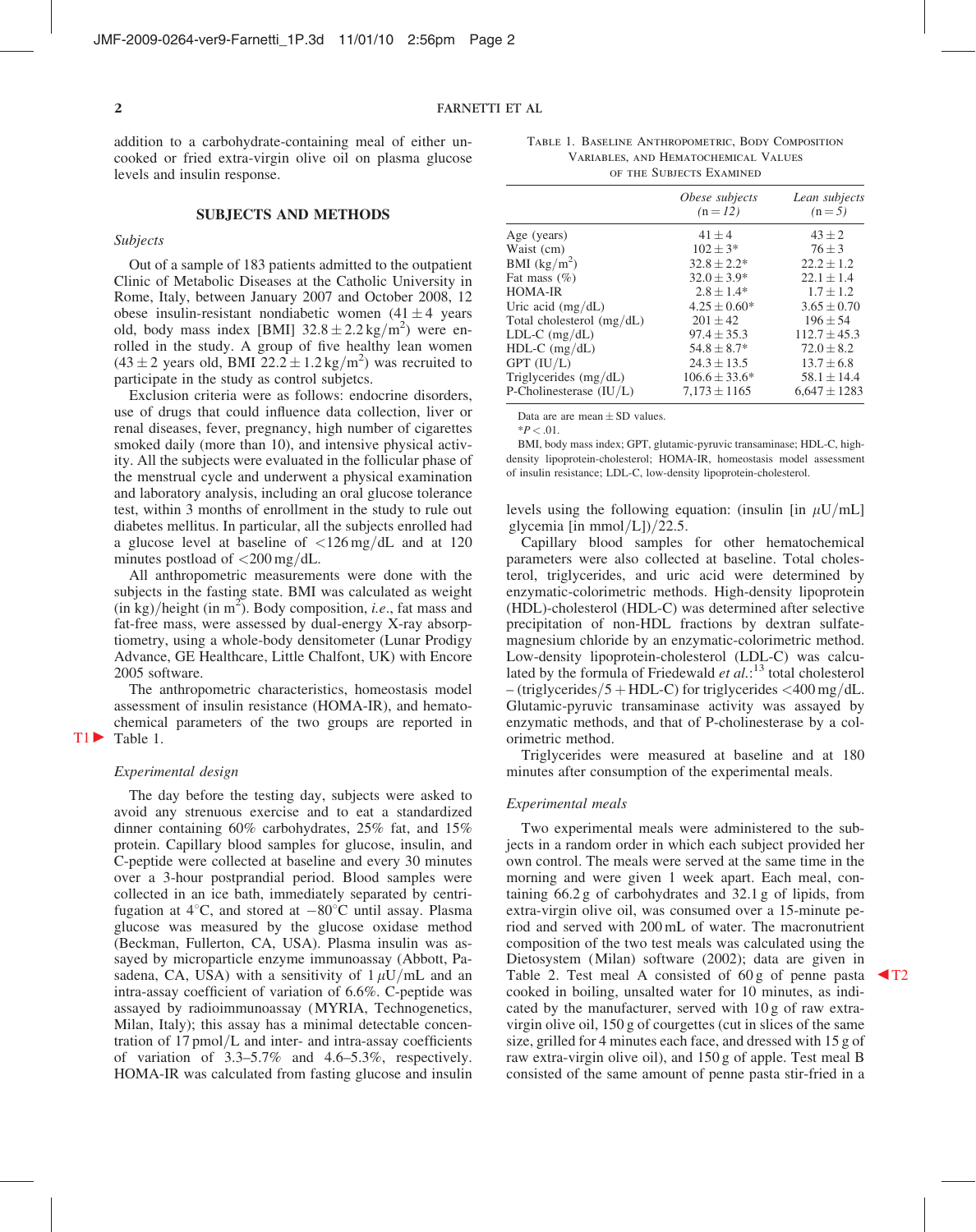Table 2. Macronutrient Composition of the Test Meals

| <i>Macronutrient</i> | Composition |
|----------------------|-------------|
| Energy (kcal)        | 572.43      |
| Carbohydrates $(g)$  | 66.21       |
| Starch               | 41.01       |
| Sugars               | 21.12       |
| Lipids $(g)$         | 32.11       |
| Saturated            | 5.17        |
| Monounsaturated      | 23.19       |
| Polyunsaturated      | 3.21        |
| Protein $(g)$        | 8.79        |
| Fiber $(g)$          | 7.47        |
| Soluble              | 1.79        |
| Insoluble            | 3.69        |

pan for 15 seconds with 10 g of extra-virgin olive oil fried for 3 minutes, 150 g of courgettes deep fried in extra-virgin olive oil, and 150 g of apple. The retained oil of the fried courgettes was calculated to be 15 g.

The penne pasta was purchased from a Rome retail market. Courgettes, of approximately the same size each, and yellow apples were bought from a local farmer.

#### Ethics

Approval of the experimental protocol was given by the Ethics Committee of the Catholic University of Rome, and all subjects gave their written informed consent to participate in the study.

#### Statistical analysis

For each subject, the impact of both meals A and B was calculated by plotting three pairs of curves showing the response of plasma glucose, plasma insulin, and plasma C-peptide at 30, 60, 120, 150, and 180 minutes after administration of the experimental meals. The integrated area under the curve (AUC) for each curve was calculated by the trapezoidal method for three time intervals, at 120, 150 and 180 minutes, respectively, after the experimental meal. A Wilcoxon sign rank test (W) was applied in order to reveal any statistical difference in the effect of the experimental meals in both the lean and obese groups of participants. Although all AUCs consisted of ordered data, the above non-parametric estimator was chosen after examining the AUC distribution, which suggested a violation of the assumed normality required for parametric methods. A value of  $P < .05$  was considered significant enough to dismiss the null hypothesis that no difference existed in the effect between meals A and B. All analyses were conducted with the statistical software package SAS version 9.2 (SAS Institute, Cary, NC, USA).

## RESULTS AND DISCUSSION

The modulation of the GL of a meal plays a pivotal role in the treatment of type 2 diabetes mellitus and obesity, and few data are available in the literature on the effect of dif-

ferent food preparation and combination on glucose and insulin response in humans.<sup>14</sup>

Previous studies demonstrated that the addition of fat to a meal is able to reduce the GI of the food and to decrease circulating insulin levels. $15$  The degree of fat saturation showed no effect on postprandial hyperglycemia, insulinemic response, or satiety in healthy men, $<sup>8</sup>$  while the</sup> substitution of saturated fatty acids for monounsaturated fatty acids (MUFAs) had favorable effects on serum lipid profiles and risk of developing coronary artery disease.<sup>16</sup>

In the present study we found that obese subjects had higher body weight, larger waist circumference, higher BMI, higher uric acid and triglycerides, and lower HDL-C levels with respect to lean subjects, as shown in Table 1. All the obese subjects had a mean HOMA-IR of  $2.8 \pm 1.4$ , indicating an insulin-resistant state.

In meal B, in lean healthy women, fried extra-virgin olive oil showed no biological effect on the glycemic and insulinemic response. These findings could be attributed, as previously reported, to the fact that the more severe the glycemic deregulation, the greater the positive effect of the addition of fat to high GI food on glycemic metabolism.<sup>11</sup> In contrast, meal B reduced the insulin response and circulating C-peptide concentrations in obese women. No statistical differences were found in plasma glucose concentrations calculated from AUCs at 120, 150, or 180 minutes after meal A or B ingestion ( $W = 5.5$ ,  $P = .625$ ;  $W = 2.5$ ,  $P = .845$ ; and  $W = 3.5$ ,  $P = .7695$ , respectively). Insulin response at 120 ( $W = 27.5$ ,  $P = .0020$ ) and 150  $(W = 25.5, P = .0059)$  minutes was significantly higher after meal A rather than meal B in obese women, whereas no statistical difference was observed at 180 minutes  $(W = 17.5, P = .0840)$  (Fig. 1).

The AUCs for C-peptide were significantly higher after meal A than after meal B at 120 ( $W = 27.5$ ;  $P = .0020$ ), 150  $(W = 26.5, P = .0039)$ , and 180  $(W = 26.5, P = .0039)$ minutes in obese women (Fig. 1). No statistical differences were found in blood glucose, insulin, and C-peptide values after both meals A and B in lean subjects (Fig. 1).

The triglyceride concentration (in mg/dL) did not vary between meals A and B in lean subjects (meal A, baseline 58.1  $\pm$  14.4 and at 180 minutes 108  $\pm$  26.2; meal B, baseline  $60.2 \pm 18.4$  and at 180 minutes  $110.3 \pm 28.5$ , while a nonstatistically significant trend towards higher levels of triglyceride after meal A was found in obese women (meal A, baseline  $106.6 \pm 36.2$  and at 180 minutes  $193.5 \pm 41.2$ ; meal B, baseline  $95.4 \pm 28.6$  and at 180 minutes  $175.4 \pm 42.3$ ). This could be due to decreased insulin response after meal B ingestion. Insulin secretion, in fact, is known to stimulate hepatic production of very-low-density lipoprotein, thus increasing postprandial circulating triglyceride levels.<sup>4</sup>

The frying process is known to generate the formation of resistant starches, in foods such as potato products and stirfried food such as pasta, by generating the formation of amylose lipid complexes. These complexes are slowly digested by a-amylase, which has been demonstrated both in vivo and in vitro.<sup>17</sup> Therefore, if the frying process is carried out with careful control of cooking temperature and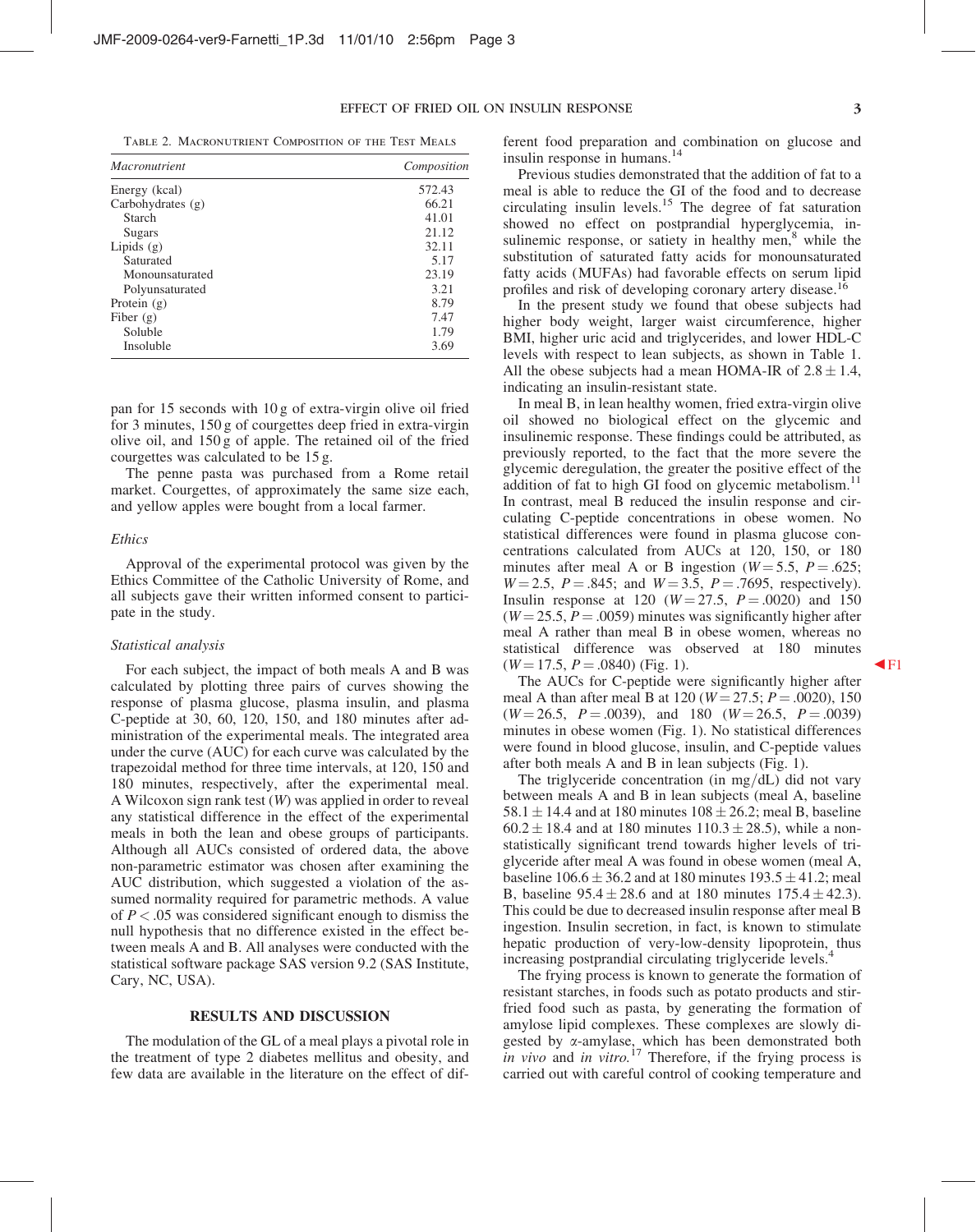## 4 FARNETTI ET AL



FIG. 1. A typical dynamic response (right panels) in an obese patient and (left panels) in a lean patient tested after meal B (continuous line) and test meal A (broken line): circulating levels of (A) C-peptide, (B) insulin, and (C) glucose.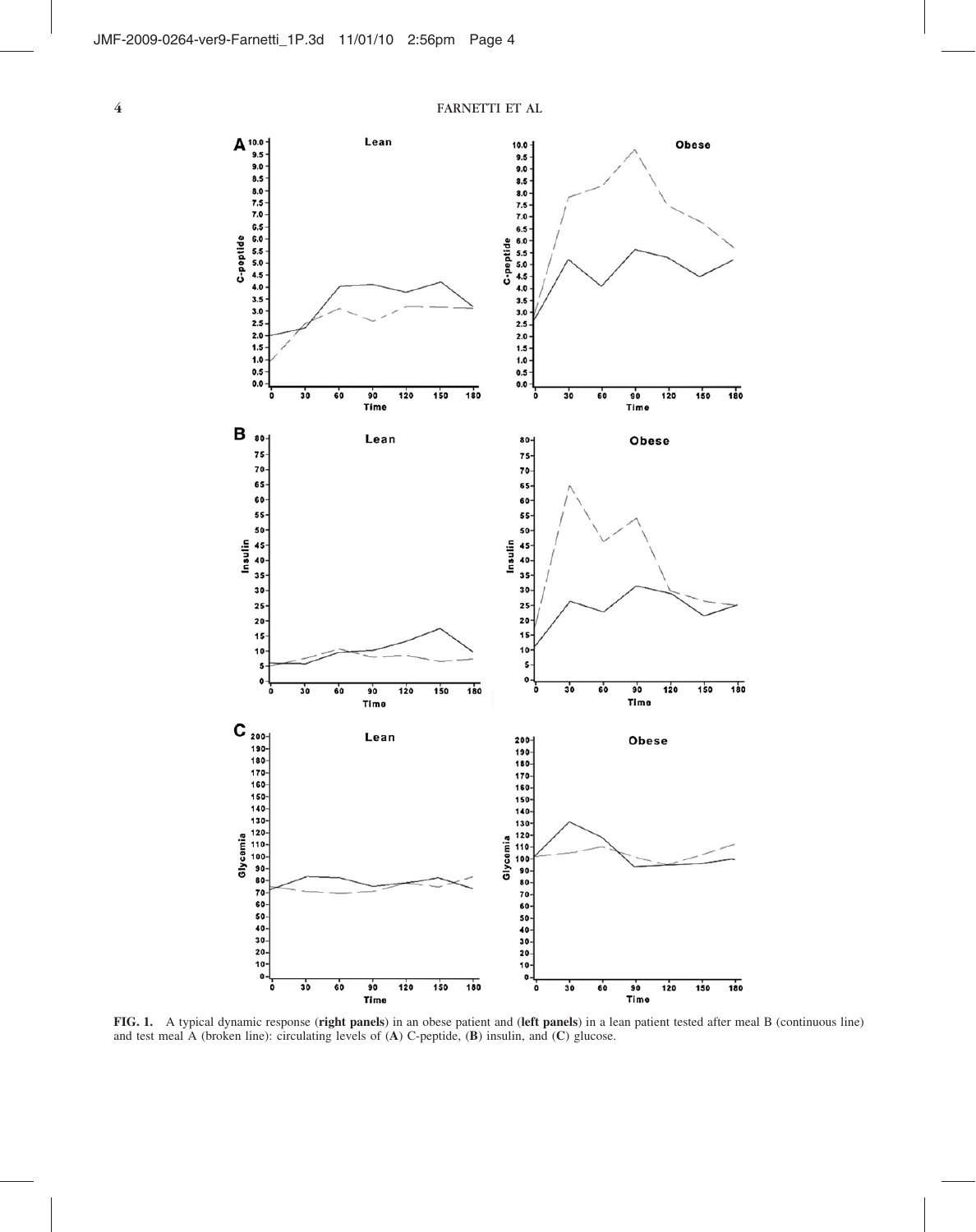time, in order to avoid the production of toxic substances<sup>18,19</sup> fried food could be more useful for reduction of carbohydrate absorption rate than the simple addition of raw fats.

The finding that the glycemic response rate did not vary significantly in both obese and lean women after consumption of meal B of stir-fried pasta with deep-fried courgettes could be due to meal B containing a relatively small amount of fried carbohydrates, which were not capable of inducing significant variations in plasma glucose concentrations. It has been well demonstrated that deep-fat frying, because of the higher formation of free fatty acids, shows a greater choleretic and cholagogue action compared to raw oil.<sup>20</sup> These free fatty acids cause a contraction and decongestion of the gallbladder after the meal. Therefore, in the present study, it could be assumed that the reduction in insulin secretion after meal B in the obese insulin-resistant subjects is explained not only by the lower glucose absorption per se, but by the use of fried oil in stir-fried pasta and deep-fried courgettes. This could have had an effect on the hepatic regulation of glucose and insulin metabolism. Further studies with a larger-sized sample and an accurate monitoring of liver function are needed to clarify this point.

Therefore deep-fat frying could improve insulin metabolism and, by favoring bile excretion by the small bowel, could facilitate detoxifying mechanisms of the liver. Previous studies suggested that diets higher in MUFAs improved insulin sensitivity, $2^{1,22}$  by the mediation of incretin hormones, such as gastric inhibitory polypeptide, glucagonlike peptide 1, and cholecystokinin.<sup>23</sup> The mechanism of action of fried extra-virgin olive oil could be associated with its thermal stability and the release of MUFAs when cooked.

In the present study, only women were enrolled, because of the higher percentage of female subjects admitted to our center, but further studies including men are warranted to support our findings in both sexes. Because it is a preliminary study and the protocol required a great compliance by both patients and control subjects, only 12 obese patients and five lean subjects were examined. A wider range of subjects is warranted to better support our hypothesis.

In conclusion, this preliminary study investigated for the first time the effect of food fried in extra-virgin oil on glucose and insulin response in humans. In our study we found that in obese insulin-resistant women, food fried in extravirgin olive oil significantly reduced both insulin and Cpeptide responses after a mixed meal. No differences were found in lean subjects. Future studies utilizing a greater carbohydrate load and with a larger number of subjects are needed to better clarify the mechanism of the frying process in reducing the insulin response to a meal.

## ACKNOWLEDGMENTS

We thank Dr. Anna Di Muzio for collaboration in carrying out the study (patient recruitment, patients' history data collection, meal preparation, assistance throughout the study, and compilation of first set of statistical results) and Dr. Marta Nardi for the linguistic revision of the text.

## AUTHOR DISCLOSURE STATEMENT

No competing financial interests exist.

### **REFERENCES**

- 1. Shai I, Schwarzfuchs D, Henkin Y, et al.: Weight loss with a low-carbohydrate, Mediterranean, or low-fat diet. N Engl J Med 2008;359:229–241.
- 2. Adam-Perrot A, Clifton P, Brouns F: Low-carbohydrate diets: nutritional and physiological aspects. Obes Rev 2006;7:49–58.
- 3. Hu FB, Van Dam RM, Liu S: Diet and risk of type II diabetes: the roles of types of fat and carbohydrate. Diabetologia 2001;44: 805–817.
- 4. Venn BJ, Green TJ: Glycemic index and glycemic load: measurement issues and their effect on diet-disease relationship. Eur J Clin Nutr 2007;61(Suppl 3):122–131.
- 5. Henry CJK, Lightowler HJ, Kendall FL, Storey M: The impact of the addition of toppings/fillings on the glycaemic response to commonly consumed carbohydrate foods. Eur J Clin Nutr 2006; 60:763–769.
- 6. Najjar N, Adra N, Hwalla N: Glycemic and insulinemic responses to hot vs cooled potato in males with varied insulin sensivity. Nutr Res 2004;24:993–1004.
- 7. Lunetta M, Di Mauro M, Crimi S, Mughini L: Influence of different cooking processes on the glycaemic responses to potatoes in non-insulin dependent diabetic patients. Diabetes Nutr Metab 1995;8:49–53.
- 8. MacIntosh CG, Holt SHA, Brand-Miller JC: The degree of fat saturation does not alter glycemic, insulinemic or satiety responses to as starchy staple in healthy men. *J Nutr* 2003;133: 2577–2580.
- 9. Thomsen C, Rasmussen O, Lousen T, et al.: Differential effects of saturated and monounsaturated fatty acids on postprandial lipemia and incretin response in healthy subjects. Am J Clin Nutr 1999;69:1135–1143.
- 10. Leeman M, Ostman E, Bjorck I: Glycaemic and satiating properties of potato products. Eur J Clin Nutr 2008;62:87–95.
- 11. Howlett J, Ashwell M: Glycemic response and health: summary of a workshop. Am J Clin Nutr 2008;87(Suppl 1):212-216.
- 12. Flint A, Moller BK, Raben A, et al.: The use of the glycaemic index tables to predict glycaemic index of composite breakfast meals. Br J Nutr 2004;91:979–989.
- 13. Friedewald WT, Levy RI, Fredrickson DS: Estimation of the concentration of low-density lipoprotein cholesterol in plasma, without use of the preparative ultracentrifuge. Clin Chem 1972; 18:499–502.
- 14. Mann J, Cummings JH, Englyst HN, et al.: FAO/WHO scientific update on carbohydrates in human nutrition: conclusions. Eur J Clin Nutr 2007;61(Suppl 1):132–137.
- 15. Galgani J, Aguirre C, Díaz E: Acute effect of meal glycemic index and glycemic load on blood glucose and insulin responses in humans. Nutr J 2006;5:22.
- 16. Hu FB, Manson JE, Willett WC: Types of dietary fat and risk of coronary heart disease: a critical review. J Am Coll Nutr 2001; 20:5–19.
- 17. Tufvesson F, Skrabanja V, Björck I, Elmståhl HL, Eliasson AC: Digestibility of starch systems containing amylose-glycerol monopalmitin complexes. Food Sci Technol Lebens Wissen Technol 2001;34:131–139.